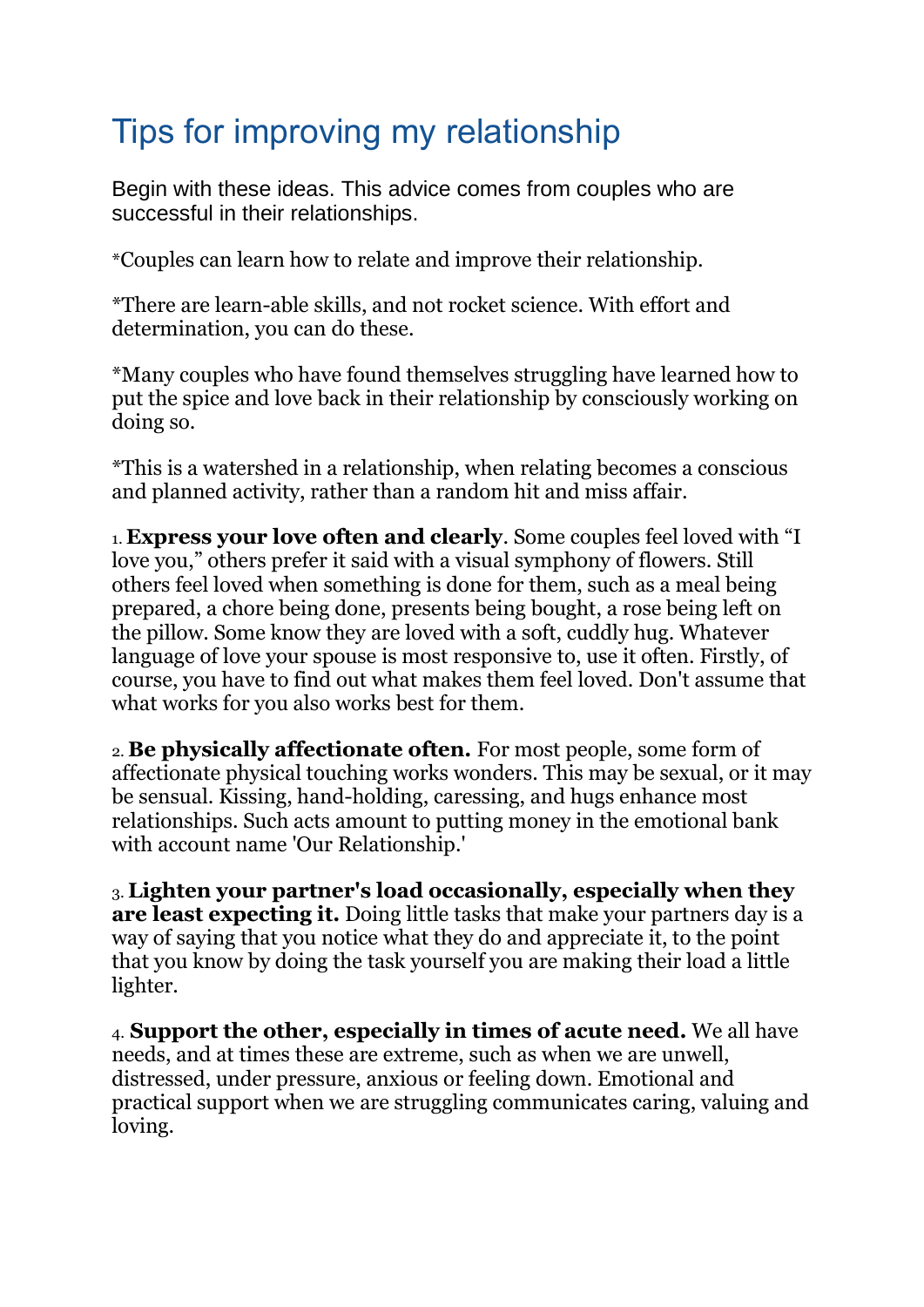5. **Take the time to say what you love, admire, respect, and value in the other.** A mutual admiration society goes a long way. It is quick to do, and may be precipitated by noticing something which could easily go unsaid. Expressing appreciation is like putting money in the self-esteem bank. We all like to be appreciated, and it signals that we are viewed by our partner in way which supports openness, creativity, spontaneity and being our genuine self.

6. **Make quality time for each other**. Quality time and quality talk cement and build a relationship. It can be very challenging to meet this essential relationship need, when there are so many demands on your time, especially if you have to find quality time with the children as well. It is during this quality time that many of the other tips described here can be put into action.

7. **Prioritize your relationship**. The investment in a relationship socially, emotionally, financially and psychologically is huge. Similarly, the cost in stress of a divorce is huge. By giving time, love, attention, affection, understanding, patience, tolerance and needs meeting to your spouse, you are putting your partner first. If you were on your death bed, who would you want to spend your last hour with – the boss, your workmate, your neighbour – or your partner?

8. **Talk with your partner about yourself.** This could be about your day, your hopes, dreams or fears. Talking about your struggles and your joys is a way to share what matters in your life. This is important not because they are amazing and spectacular, but because they are about you. And you are unique, and mean the world to your partner. For people who are naturally quiet and reserved, it may take some practice to get used to talking about yourself, but is essential in building a bond within the relationship.

9. **Treat your spouse to a courting memory.** When you were courting, you did all sorts of things for and with each other. Repeat some of these as surprises, showing that your partner's enjoyment has meaning and significance for you. Choose the treats that are OK for you to do, and rate highly for your mate.

10. **Expect your partner to be who they are.** Give up expecting your spouse to be other than s/he is. You are each different, and you didn't get together so that each could become a clone of the other. Love and accept your partner unconditionally for who s/he is. This does not extend to physical, psychological or verbal abuse of course, but annoying idiosyncrasies are an inevitable part of any relationship. Accept, tolerate